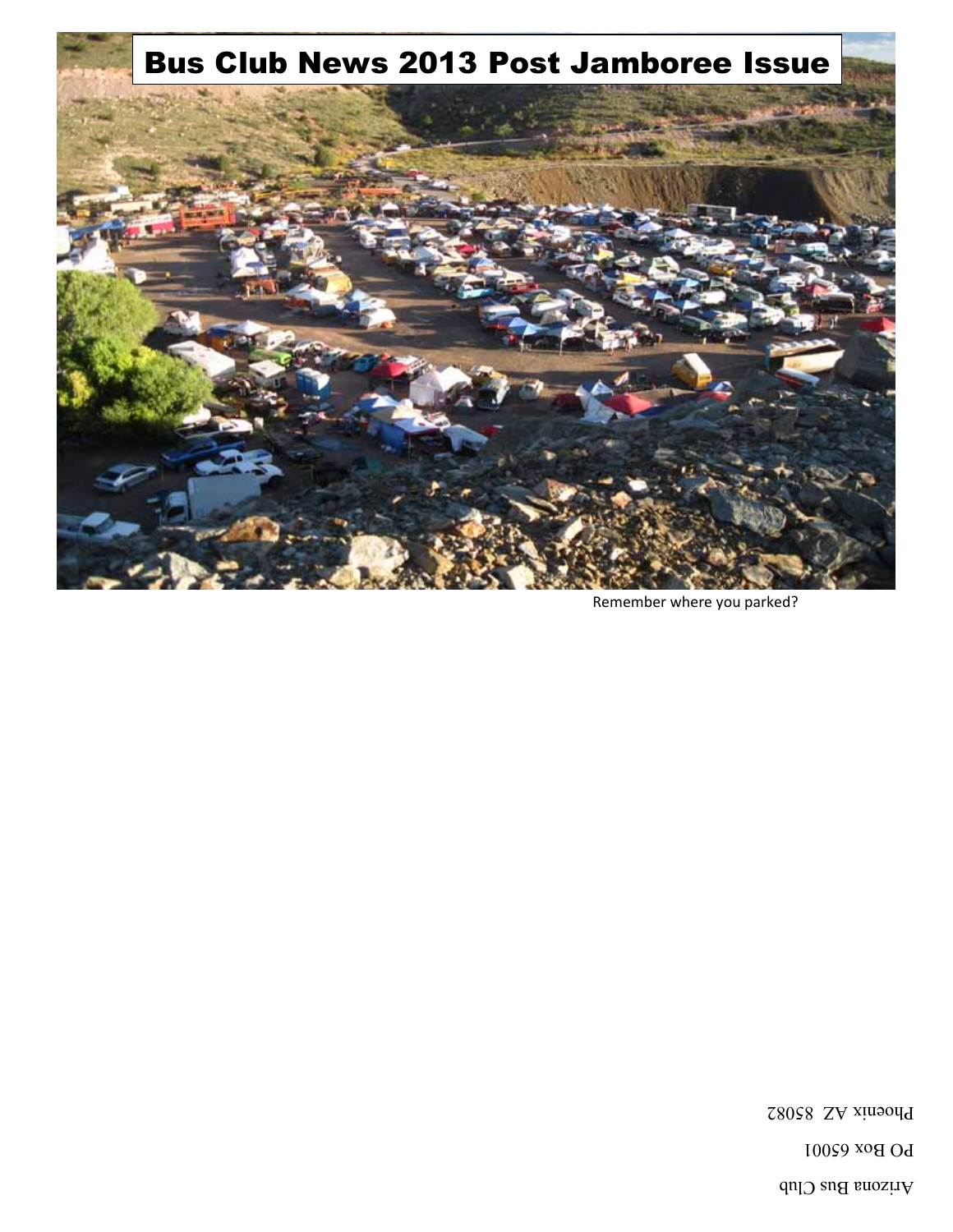# You went where? Department

Wow, what a weekend. In my opinion this event was definitely one for the books in the History of Bus Club. A pretty decent read no doubt, and there are places when it just goes on & on, but if you're having trouble sleeping, this is the book to reach for. (Do NOT leave it on the coffee table when having company over unless you want the evening to turn into a sleepover). So! When I ran for President on the "Fun" platform, even I had no idea exactly what to expect or what would happen with this year's event. Mr. Strawn contacted me wanting to know if he could bring Walter, Big Red his Tribe & a device he called "Kalliope" to the Jamboree. Being the curious & equally selfish person I am I responded "Yes" mainly because I wanted to see a 100Kw sound and light system perform at the Gold King Mine, AND, and I thought it would be cool if others witnessed it as well so I wasn't the only person talking about how cool it was. (Actually people weren't talking about how "cool" it was, but rather how AWESOME it was. Ask Ryan how he adjusts the length of the beams.)



*Yet another Bus Club attempt to call in E.T. visitors*  Indeed another Jamboree has come and gone creating memories, friendships, contacts and, inevitably, the plans for next year. This Jamboree was an excellent exercise for myself as I found out just how far I could push the limits of organization, friends, family, club members, local laws, myself ….and I'm not sure we've reached the boundaries of any of them! Lemme know if you hear otherwise. As with any event of this magnitude (not that it was that big, just big for me) lots of do's and don'ts occurred throughout the weekend. Do give your staff breaks, Don't give up. Do eat something, Don't leave your campsite unstaked or naked, and so on. I make no guarantees as to what next year's event will be

like, but it too will be a memorable experience. One of the things I was asked was,"Where is the Club's swag?" To be honest, I looked around and thought, "Riiight? Where IS our club's swag?" Another question was "Where can I get something to drink? Like water?" I could not help this gentleman, so I pointed to the front gate and suggested he go down the hill into town & ask his question from the people at the first building he passes. Occasionally we do get visitors wandering into our Jamboree thinking that it's part of the Gold King Mine experience. Those people go back home, tell their friends about what happened that weekend, only to return with their entourage in tow to discover that they need to wait a year, buy a bus and THEN return. (After all, ettiquete must be followed even in this day  $\&$  age.) The A.B.C.'s Jamboree twenty-three, wasn't that a party?

# Club Elections Deptartment

Hey gang believe it or not, club elections are right around the corner. Earlier this year the ABC board decided to move the elections from January up to November, right after our event in September. In order to facilitate more club participation, we thought having an additional three months for newly elected board members to assimilate into the scheme of things would take the stress off of holding a board position and hopefully get more people interested in running for a board position. Those people with little experience, once elected, could assume a position with relative ease and not be overwhelmed with the size of the task. Also, the old board usually has everything planned going into the new year so newly elected people don't have to hit the ground running with all that needs to be done like planning for events, procuring a project bus, and the madness begins again. So:

### **October – Campaign November – Vote**

### **December – Club Christmas Party!**

And really, what better way to welcome new board members than with a party that is already planned! The Bus Club Christmas Party! This time around the positions available are Vice President, Events Coordinator, Membership Coordinator & Treasurer. Each one of these positions is entirely do- able with a minimum amount of time spent each week. Hopefully (just me being hopeful) we'll be able to bring back one year terms so these positions aren't as daunting from an involvement perspective.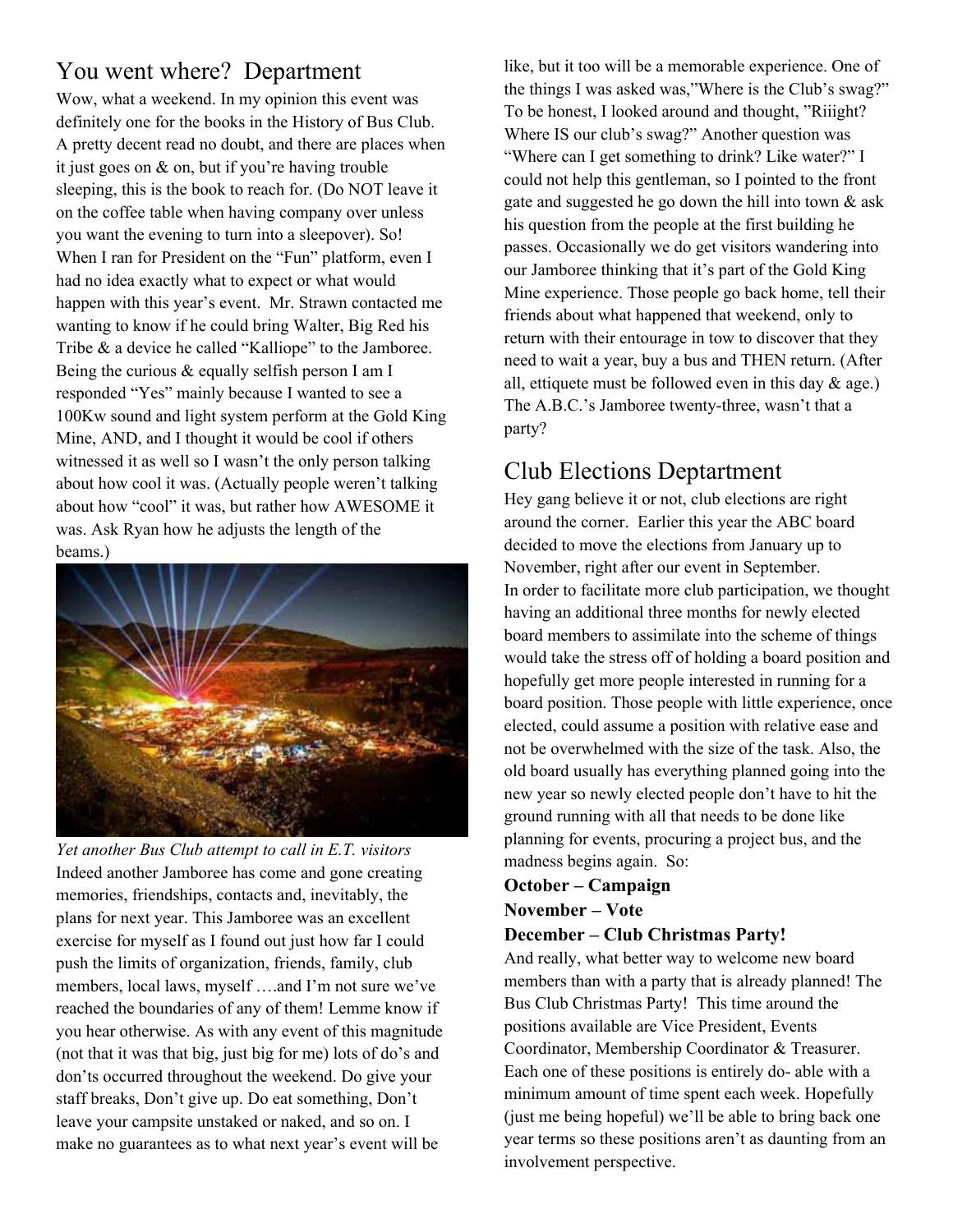

*What it really takes to restore a raffle bus!* 

### Member Dues Department

Did you get a note on your last newsletter regarding your FINAL newsletter? If so, your membership dues may be….due. If you want to continue receiving this quality publication in your mailbox, send us your money. Honesly, your membership fees go directly to printing  $\&$ postage for this quality publication. You can remit payment for your dues in what ever manner is the easiest for you. Cash, check, money order, gold bullion, VW bus parts…… almost any way imaginable – except electronic payments. (We're still working on it.) Please give your dues directly to our Membership Coordinator or mail your dues to our Club's PO Box at:

### **Arizona Bus Club c/o Membership PO Box 65001**

#### **Phoenix, AZ 85082**

New and re-newal memberships are only \$20 per year and your Bus Club card, when flashed, will earn you instant respect from those around you and discounts at participating part stores such as BAP.

Everyone concerned would also appreciate finding correspondence from you in the PO Box. Reasons include: It makes the trip downtown worthwhile, it's a change from opening bills and the PO Box is safe & secure for all mailings regardless of what you may have heard. Membership dues are deposited immediately upon receipt to help keep you current. We are also currently toying with the idea of e-payments for those computer savy individuals, but until we get that far, please use the PO Box. (FYI your newsletter is also available on our website in full color at **www.azbusclub.org**).



*Just a plug for our local Sunnyslope VW shop. 2014 raffle bus in tow. Thank you John for all you've donated.* 

## Good Info Department:

NEW CLUB MEETING LOCATION The Club's general meeting usually takes place on the third Wednesday of the month except in December. October's general meeting will take place at Aunt Chilada's Mexican Restaurant and is scheduled to start at 7pm or so. Located at 7330 N Dreamy Draw Drive it is easily accessible from SR 51(a.k.a. Squaw Peak Parkway). Use the Glendale exit heading west to  $16<sup>th</sup>$  street. Turn right &head north to the traffic control at Morten Avenue. Turn right again, heading east, and follow Morten Ave till you see the buses on your right. We will be meeting in the north most room of the restaurant which should be accessible from the north parking lot. See you there!

Ya know….If seeing your ABC friends at meetings and campoutsisn't enough, you can nowcommunicate with other members via the ABC yahoo e-mail group. You can plan impromptu campouts, invite everyone to the drive-in on short notice or just talk buses. To subscribe just send an e-mail to:

**arizonabusclub-subscribe@yahoogroups.com**  and start enjoying as much fun as the local laws will allow.

Disclaimer: Dis be da part where we attempt to shrug responsibility. The views and opinions expressed in the Arizona Bus Club newsletter are those of the individual contributors and are not necessarily those of the board, editors or members unless otherwise stated. No ABC board or general member, past or present, shall be held liable for any damages, death, injury or harm resulting from the use or misuse of any information contained in the newsletter or the newsletter itself.

(This space available for news or comment)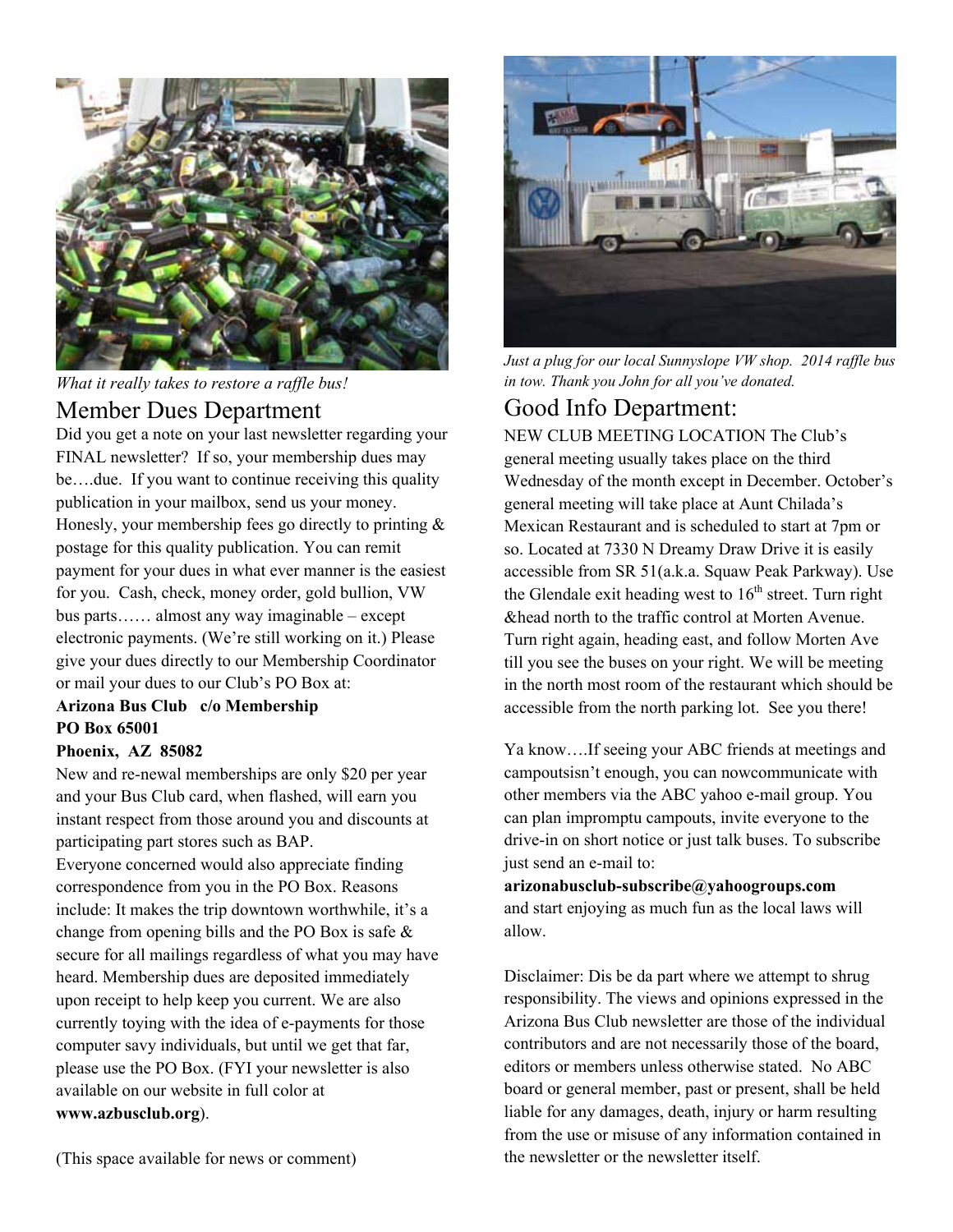# **"Thanks to:" Department**

Often times, participation from our club members, or anyone, is a necessity toward having a successful event. Or, for that matter, having AN event. Even if I could run the entire Jamboree myself, I don't think I would. So I've compiled a list, in no particular order, of people our Bus Club wishes to thank, over  $\&$  over, for obvious or forgotten reasons. Here goes....



 *Ticket number three, three, three…..*  **Jamie & Siggy** – Thank you for helping on stage both evenings

**Don Robertson** – for putting up with us all weekend

**Kris, Joyce & Norma** – for your presence at the booth. I told you it would be fun **Nancy Axtel** – for officiating the Cornhole event **Mike Baleda** – for scoring this year's raffle bus **Chris Lee** – for taking membership dues **Kirk Strawn & Walter Tribe** – for the sound & light show

 $Ricky - for accompanying me on the recon trip$ **Craig Stradling & SRP** – for the dunk tank, chalker and generators.

**Jeremiah Polynone**– for assisting last minute with tallying the car show votes and that awesome raffle bus interior

**Chad, Brad, Chad, Mindy, Ray, Roy, Greg, David, Dave, Mike, Mike from Flagg, Ron & Gurda and everyone** who decided July & August would be PERFECT weather to work on the raffle bus AND showed up to participate – thank you for doing so **Billy's babysitting service** – I think you just need to advertise more **Darla Amatasin**– for hosting the kids events so parents could have some "quality time" **Stantons** – for keeping the club going all these years. How did you do it? **ALL Chili cookoff contestants** - I'm only disappointed I couldn't sample myself **Brian Bill, Chad J, Melissa J, & D. Lehan** – for your fishbowl raffle contributions **Tops Liquor** – The Keg **Bill, Brian & Paul of Bill's Custom Frames** – for car show trophies **Paul J, Earl Kester & friends** for officiating the slow drags **David Lehan, Skyking & the Jamboree W. M. Team** – for taking out the trash **Will Davis** – for keeping the trash out. **Bus Burger** – for hot eats & cold treats **Evelyn Garrett** – for needed Subway eats



*…..three,…..*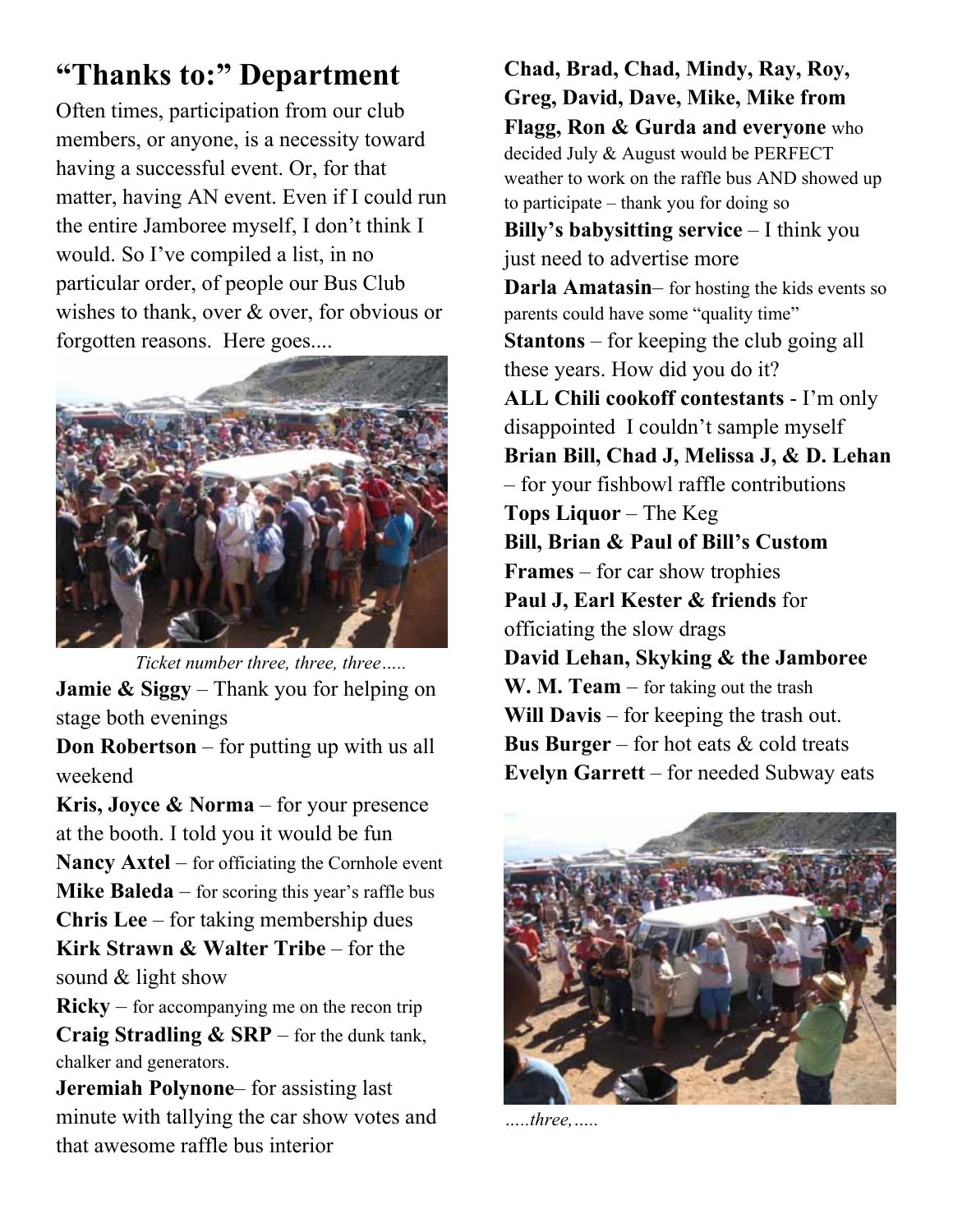

 $\frac{g_{xx}}{g_{xx}}$ 

**Branch** – for peace of mind  $\&$  the slow drag **Absinthe –** why have we only met now? **Wolfsburg West** – for all the bits, pieces, hard to find items, rubber, chrome and little what nots. It's difficult to put a bus together without the bits.

**The Butlers** – for the battery to make the bus go **Dawn & Richard** – for ideas, inspiration & influence

**Dancing Eagle Casino** – for providing those needed last minute raffle ticket funds

**Everyone who partook with the camp keg -** either gathering cans or draining the Keg, I personally appreciate the effort.

**Robbie Badini** – for on stage comic relief. Thank you Robbie for reminding me not to take everything TOO seriously.

**John Clark & Karl's Custom** – for all those last minute raffle bus items

**ANYONE who donated parts & things to the raffle bus** project –we appreciate every little bit, part, piece, scrap etc.

**ALL VENDORS –** with the advent of selling on the internet, thank you for making an effort to come hock your wares way out there and **EVERYONE that purchased tickets.** Thank you for supporting this event so we can continue to support our charities

**VEE TEE OOHHhhh(sp?), O.B.C., Tuscon Bus Mob, A.A.A., Ghostwagens** and any other VW club that represented that weekend. Without your support of our Jamboree, it would be just another event. **Stragglers, Missouri Micros, West Side Fat Chicks, Muscle Bus Tribe of Danger & Excellence –** Thank you for sending your best people to work on the raffle bus **TO ALL WHO GAVE RAFFLE PRIZES –** sorry if you left it on stage & it was raffled off. You know the rules.

**Warsteiner** – for the Octoberfest brew with natural mellowing agents that stabilize the mind, calms the soul and maintains sanity AND Finally,

**Paul J** – For winning & then wanting to take the damn raffle bus off our hands. You sir, are too kind.

**Ryan** – for hosting the after, after party **And a big THANK YOU to anyone who contributed parts or funds that wasn't mentioned**. To those of you who participate and contribute, I apologize for my poor note taking skills. Everyone appreciates every effort put forth by you in making this Jamboree a success.



*…THREE! Congratulations Paul Jacques on winning the 2013 Jerome Jamboree Raffle Bus*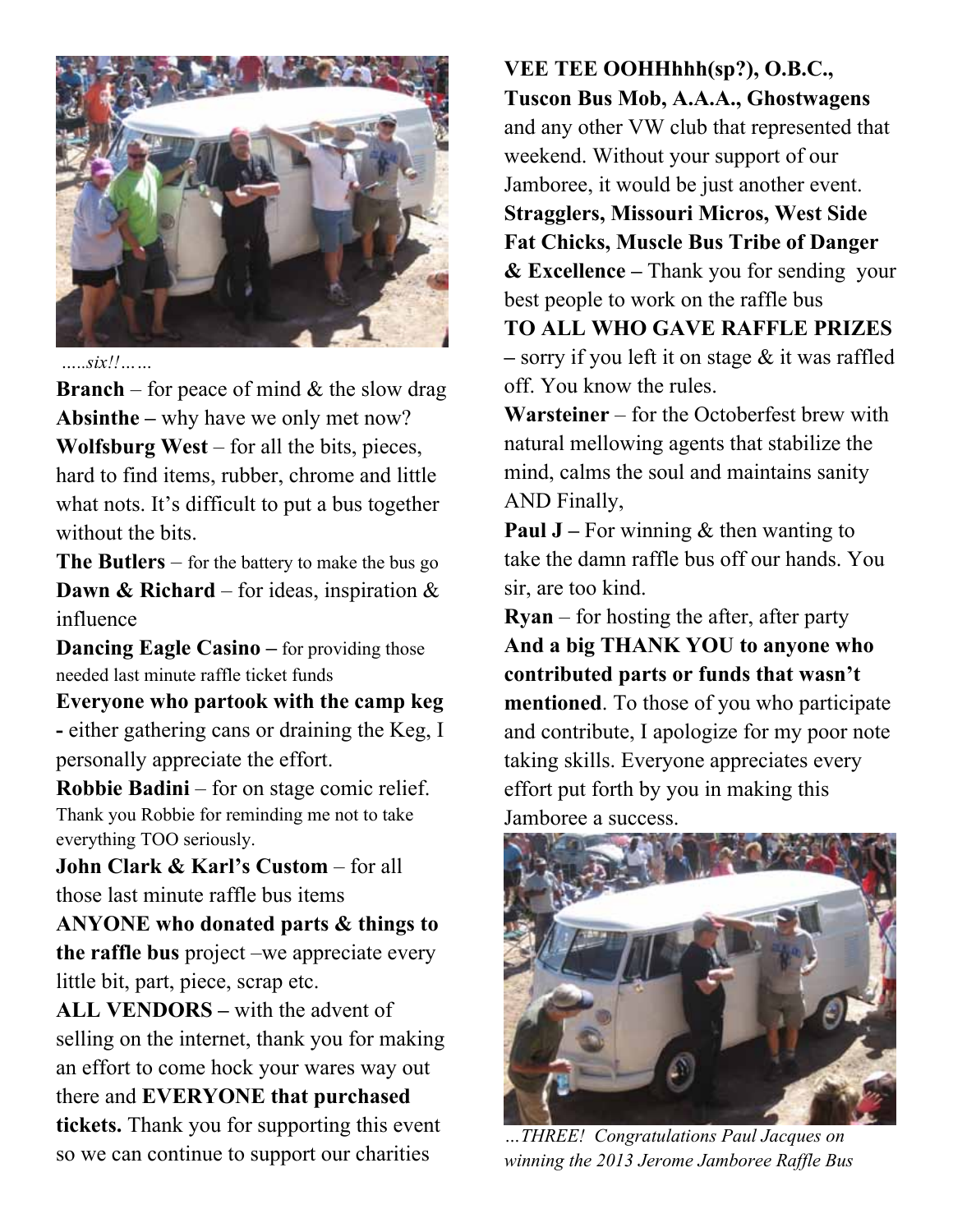# From the mail pouch Department

*A recent raffle bus winner writes:* 

Dear Arizona Bus Club,

Well, it has been over a week, and still all i can say is, WOW.

WOW WOW WOW WOW WOW.

I won the Raffle Bus.

I, me, Paul Jacques, won the raffle bus. I still have to pinch myself to believe it.

I can't thank everyone enough for this amazing turn of events, but I have to try.

First of all, so many many thanks to all the volunteers that worked on the raffle bus, especially Chad and Jeremiah. You all, we all, did a fantastic job of restoring this beauty. It really is impressive. I feel so honored to drive such a beautiful work of art.

Thank you to EVERYONE who makes Jerome Jamboree happen. It is an epic event! Especially for me this year! YEAH JEROME JAMBOREE!

Thank you to the folks who bring up Walter every year, and especially this year for the Kalliope light show. AWESOME! Thank you to Branch for being a friend and spiritual advisor.

Thank you to Dave Evans for driving my bay window bus home from Jerome for me!

Thank you to Darla for the margs and for helping with the cardboard buses for the kids.

Thank you to David Lehan for working his tail off in Jerome.

Thank you ALL from the bottom of my heart.

I really enjoy going to the ABC campouts and have had a great time at Pinal Mountain and Flagstaff this year, and am looking forward to December's events.

I feel so blessed to be a part of such a vibrant, fun group. You all have made me feel welcome every time, and now this. It's too much! I'm still in shock, and still finding raffle tickets EVERYWHERE. What a great once-in-a-lifetime experience. I plan on being a big part of ABC for a long time, and you'll see me with one, if not BOTH, of my sweet buses at more ABC events.

Like Bob Smith says, "You can never have too many Volkswagens."

THANK YOU ABC!!!

Sincerely,

Paul Jacques

*Paul Jacques is the raffle bus winner of the Arizona Bus Club's 2013 Jamboree. Paul's plans for his newly acquired ride include acclimating to a smaller cab for distance trips and not blushing when young women want to show their support for his restored ride. Way to go Paul and congratulations on winning!* 

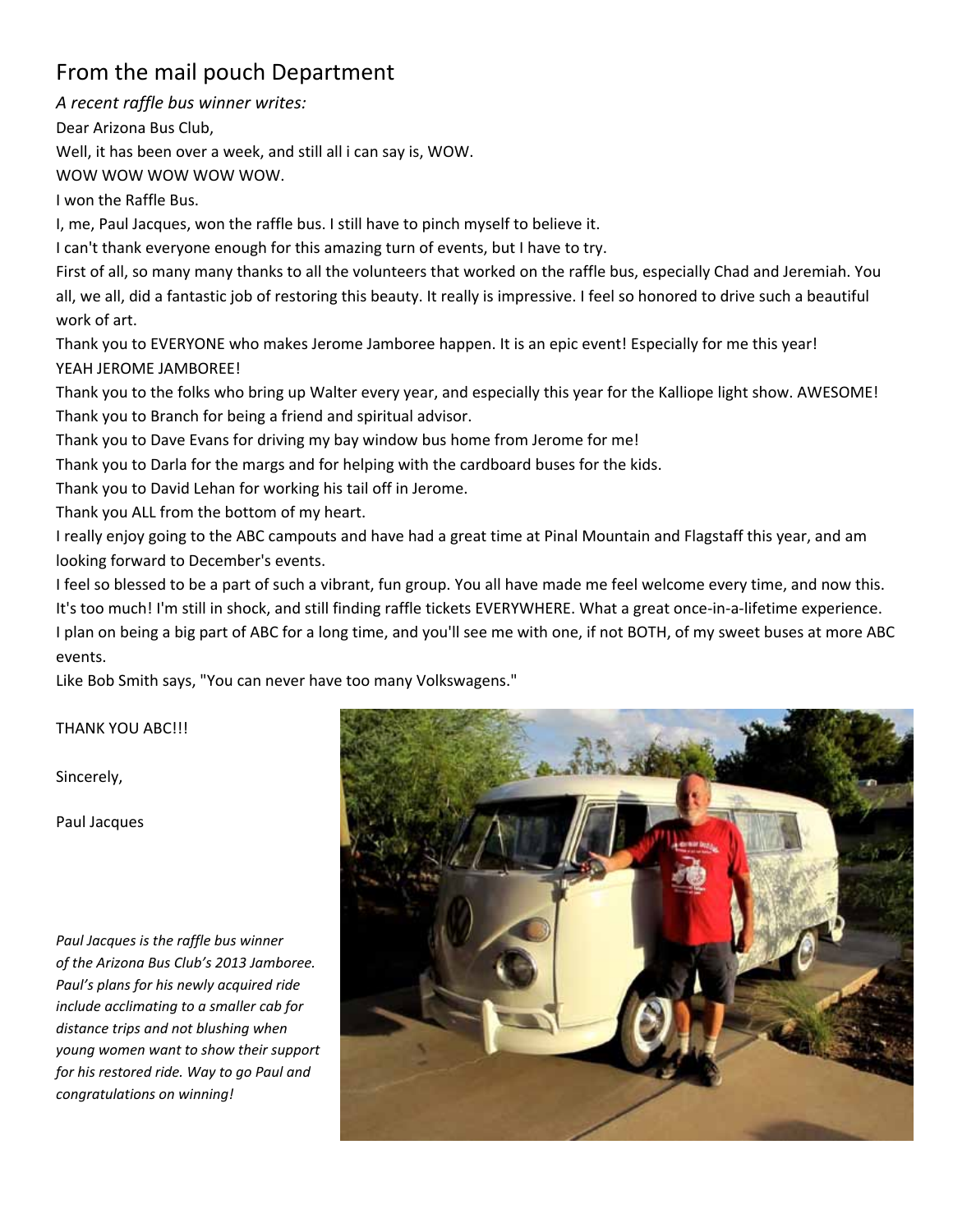# Photos from the Archives Department



*The Polynone home alive with raffle bus activity* 



*Early activity on the raffle bus* 



*Floor is in. Nose is ON. Time to shake a leg!*

### Sanding, sanding, sanding





*Ray making sure every piece & part functions as it should.*



*Roy slowly getting mesmerized by sparks.*



*Check that \_ \_ \_ dad! Thank you Roy!*



*Thank you Koch!* 



*Now what do we do?* 



*She's always there sanding!*



*Getting it done!*



*Wow, what a long way it came!*



Finally the interior!